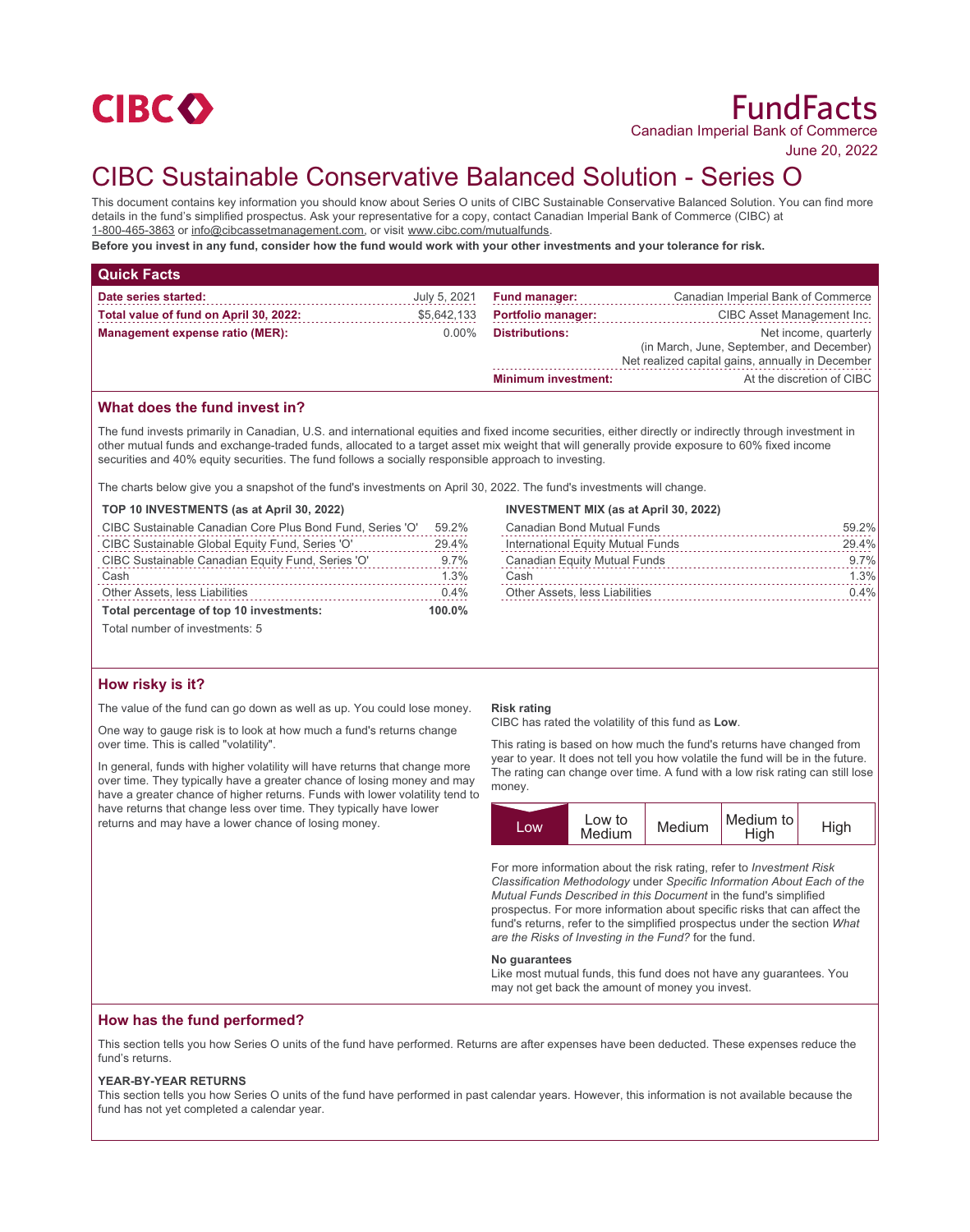## **BEST AND WORST 3-MONTH RETURNS**

This section shows the best and worst returns for Series O units of the fund in a 3-month period. However, this information is not available because the fund has not yet completed a calendar year.

## **AVERAGE RETURN**

This section shows the value and annual compounded rate of return of a hypothetical \$1,000 investment in Series O units of the fund. However, this information is not available because the fund has not yet completed 12 consecutive months.

| Who is this fund for?                                                                                                                                                                     | A word about tax                                                                                                                                                                                                                                                                                     |
|-------------------------------------------------------------------------------------------------------------------------------------------------------------------------------------------|------------------------------------------------------------------------------------------------------------------------------------------------------------------------------------------------------------------------------------------------------------------------------------------------------|
| Investors who:<br>• want a fund with a socially responsible approach to investing;<br>• are seeking income and some long-term capital growth; and<br>• are investing for the medium term. | In general, you will have to pay income tax on any money you make on a<br>fund. How much you pay depends on the tax laws where you live and<br>whether or not you hold the fund in a registered plan such as a<br>Registered Retirement Savings Plan (RRSP) or a Tax-Free Savings<br>Account (TFSA). |
|                                                                                                                                                                                           | Keep in mind that if you hold your fund in a non-registered plan, fund<br>distributions are included in your taxable income, whether you receive<br>them in cash or have them reinvested.                                                                                                            |

# **How much does it cost?**

The following tables show the fees and expenses you could pay to buy, own, and sell Series O units of the fund. The fees and expenses - including any commissions - can vary among series of a fund and among funds. Higher commissions can influence representatives to recommend one investment over another. Ask about other funds and investments that may be suitable for you at a lower cost.

# **1. SALES CHARGES**

There are no sales charges payable when you buy, switch, or sell Series O units of the fund.

## **2. FUND EXPENSES**

You don't pay these expenses directly. They affect you because they reduce the fund's returns.

your representative's firm.

As at December 31, 2021, the expenses for Series O units of the fund were 0.03% of its value. This equals \$0.30 for every \$1,000 invested.

|                                                                           |                                                                                                                                                                                                                                                                                                                                                                                                                                                                                              | Annual rate<br>(as a % of the fund's value) |
|---------------------------------------------------------------------------|----------------------------------------------------------------------------------------------------------------------------------------------------------------------------------------------------------------------------------------------------------------------------------------------------------------------------------------------------------------------------------------------------------------------------------------------------------------------------------------------|---------------------------------------------|
| Management expense ratio (MER)<br>respect of Series O units.              | This is the total of the fund's operating expenses for Series O units of the fund. No management fees are charged in                                                                                                                                                                                                                                                                                                                                                                         | $0.00\%$                                    |
| <b>Trading expense ratio (TER)</b><br>These are the fund's trading costs. |                                                                                                                                                                                                                                                                                                                                                                                                                                                                                              | 0.03%                                       |
| <b>Fund expenses</b>                                                      |                                                                                                                                                                                                                                                                                                                                                                                                                                                                                              | 0.03%                                       |
| More about the trailing commission<br><b>3. OTHER FEES</b>                | No trailing commission is paid in respect of Series O units.<br>You may have to pay other fees when you buy, hold, sell, switch, or convert units of the fund.                                                                                                                                                                                                                                                                                                                               |                                             |
| Fee                                                                       | What you pay                                                                                                                                                                                                                                                                                                                                                                                                                                                                                 |                                             |
| <b>Management fee</b>                                                     | Series O units are available to investors who have entered into, or whose representative's firm or discretionary<br>manager has entered into, a Series O unit agreement with CIBC. The management fee is negotiated with and paid<br>by, or as directed by, Series O unitholders, or representative firms and discretionary managers on behalf of Series O<br>unitholders. Such management fee will not exceed the annual management fee rate for Series F units of the fund<br>$(0.65\%)$ . |                                             |
| Short-term trading fee                                                    | Up to 2% of the value of units you sell or switch within 30 days of buying them. This fee goes to the fund.                                                                                                                                                                                                                                                                                                                                                                                  |                                             |
| Switch fee                                                                | If you sell units of the fund to buy units of another fund, you may pay a switch fee of up to 2% of the value of units you<br>switch through a representative's firm other than CIBC Securities Inc. or CIBC Investor Services Inc. This fee goes to                                                                                                                                                                                                                                         |                                             |

**Conversion fee** If you convert units of the fund to another series of units of the same fund, you may pay a conversion fee of up to 2%

Services Inc. This fee goes to your representative's firm.

of the value of units you convert through a representative's firm other than CIBC Securities Inc. or CIBC Investor